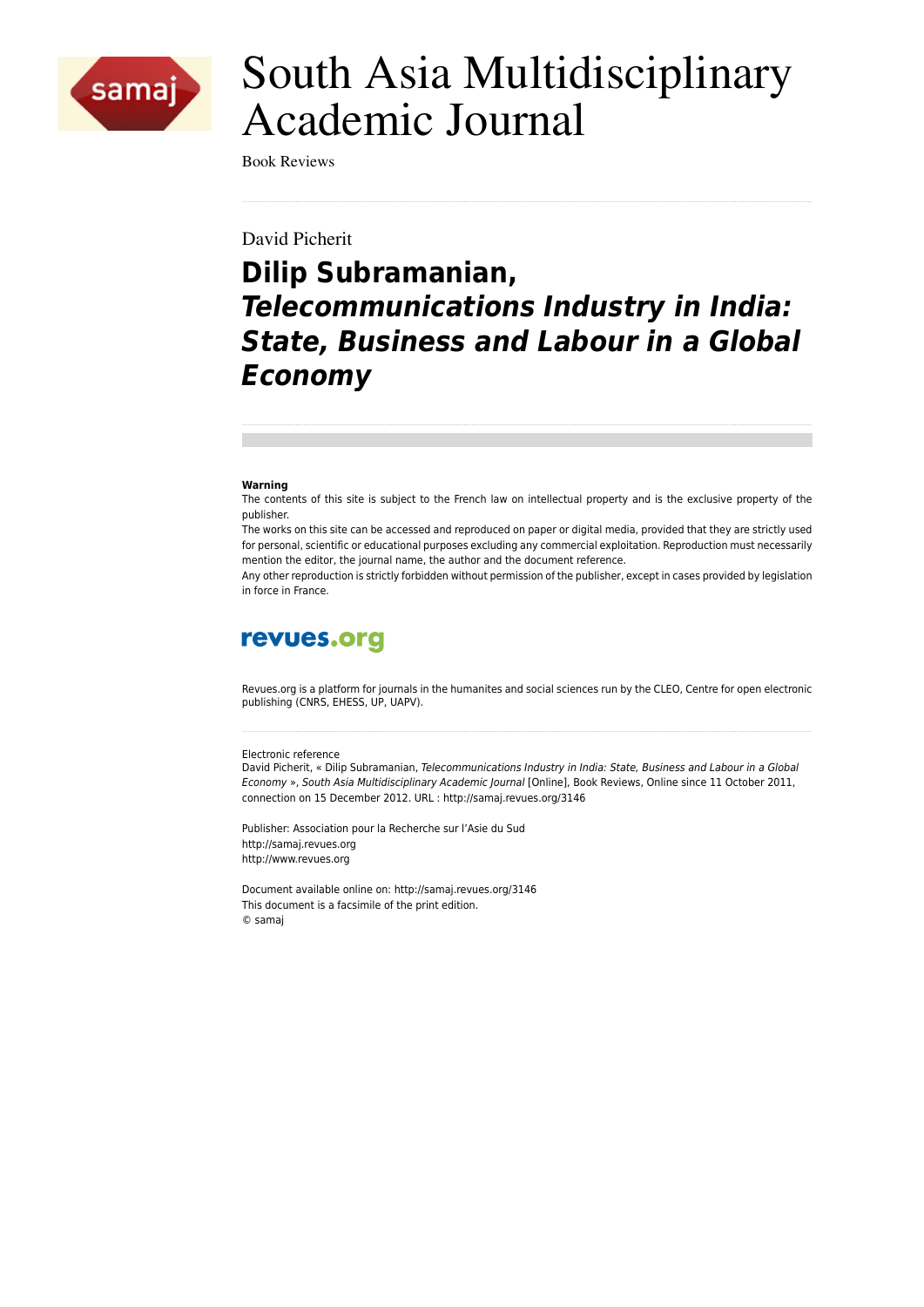

## **Dilip Subramanian,** *Telecommunications Industry in India: State, Business and Labour in a Global Economy***, New Delhi: Social Science Press, 2010, 685 p., ISBN: 9788187358428**

David Picherit

[1] In 1948, Indian Telephone Industries (ITI), a telecommunications equipment manufacturer, became India's first State-run enterprise. In 2009, the company was privatized. Dilip Subramanian's book provides a remarkable in-depth history of the journey of this Indian State-owned factory in post-colonial India, from the birth of the Nehruvian model of industrialization to the contemporary deregulation of the telecommunications industry. In a context of global neoliberal policies and discourses against State intervention in business, this research represents a rare detailed case study of how economic globalization has taken shape in the everyday life, imagination and practice of the workers and managers of a State company representing a model of development and society.

[2] From the shop floor to managerial decisions, from technological choices to relations between workers, this study of the social world of ITI puts a face on the 'invisible' and complex forces of dispossession that haunt the literature on globalization, labour and markets. The author brings to light the dynamic articulations between State, business, union and labour in the changing regional political context and discusses the role of the State in the establishment of ITI, in its management and in the implementation of the politics of deregulation. This interdisciplinary exploration of the interplay of the factory organization, the ideology of the State and the labour identities rests upon an impressive combination of materials, ranging from archives, quantitative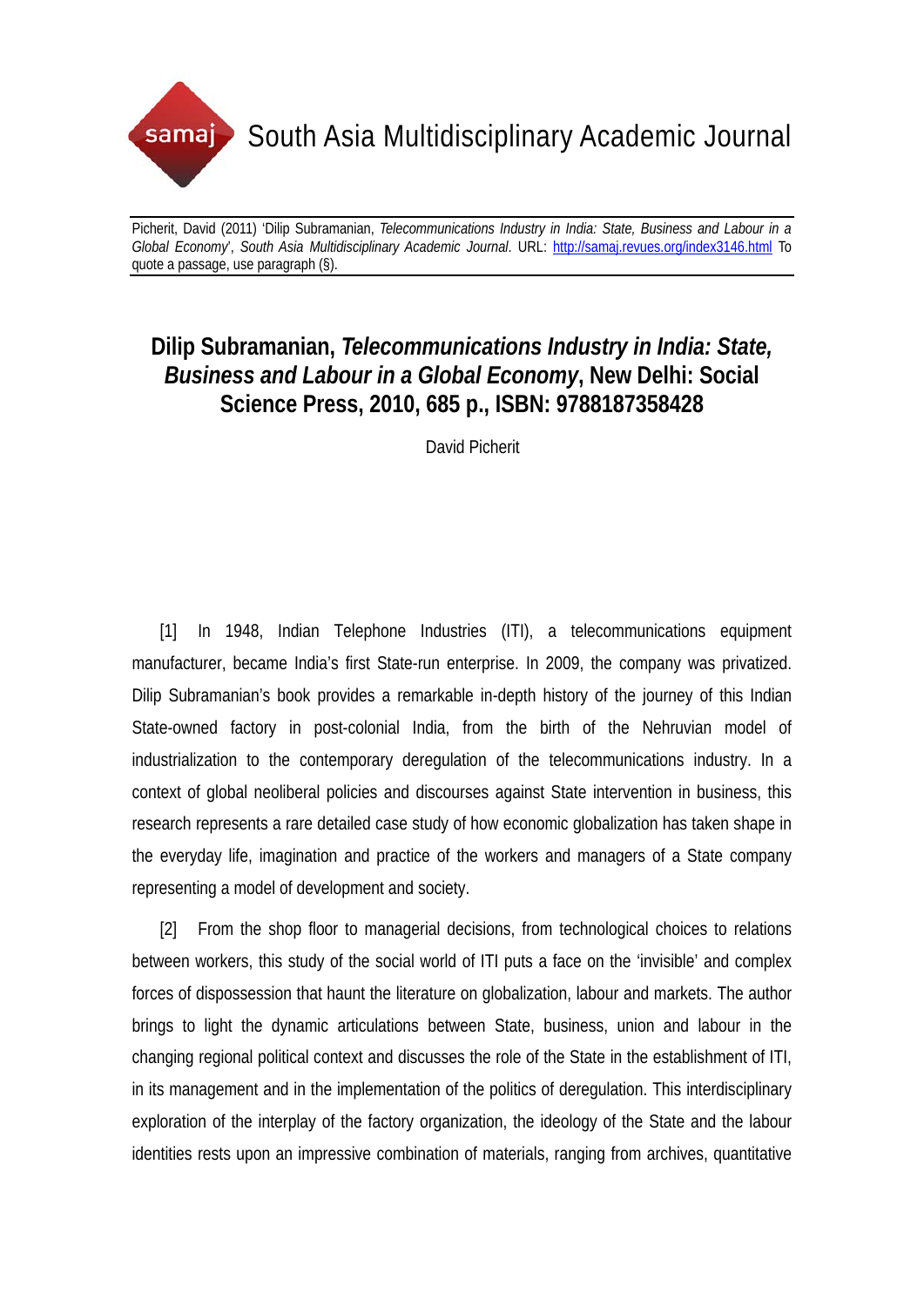data and ethnographical observations to formal and informal interviews. This work furthermore fills a gap in the literature on labour and management studies and on the impact of deregulation on public enterprises, complementing studies such as Parry in Bhilai (1999), Strümpell in Rourkela (2008) and Heuzé in Dhanbad (1996).

[3] Following Independence, the State has played a central role in restructuring the economy by regulating industrial relations and employment conditions. In addition to achieving material goals such as industrial output, the establishment of public sector industrial entreprises was part of a strategy to build a permanent labour force to promote a model of Indian citizenship. ITI was initially established under the 'parental' authority of its main customer, the Post and Telegraph department (later Department of Telecommunications - DoT). State ownership, with soft budget constraints and monopoly constituted the frame of the bureaucratic regime of production of ITI. The plant was as much a producer of telephones (long considered a luxury item) as a bearer of social, economic and political projects.

[4] Avoiding linear and top-down perspectives, the author details the tortuous path of those projects and shows the various ways in which the inter-dependence of ITI and DoT along with the Nehruvian spirit framed the everyday work of labourers and the managerial strategies of ITI.

[5] From its inception, ITI was compelled to pursue multiple objectives defined by the Indian State: to produce telecommunication equipment while supporting the political construction of a labour aristocracy (a male working class with employment guarantee, regular promotions, social package and trade-union) and the development of the rural areas of the country. The parental relationship with the DoT required constant negotiations as ITI had to ensure production despite its lack of power and autonomy regarding work intensity and strategic decisions (knowhow, partners).

[6] The second chapter provides an illuminating analysis of the making of the technical, spatial and managerial orientations of ITI, based on political, symbolic as well as economic considerations, and the ways they have impacted the everyday life on the shop floor. As a public enterprise, every strategy of ITI had to bear with State oversight and political issues at stake: the indigenization of production, the prestige and modernity of partnerships and technologies, the international market and the financial considerations were considered in combination with political calculations, such as the location of the branches of ITI in Srinagar (capital of Jammu and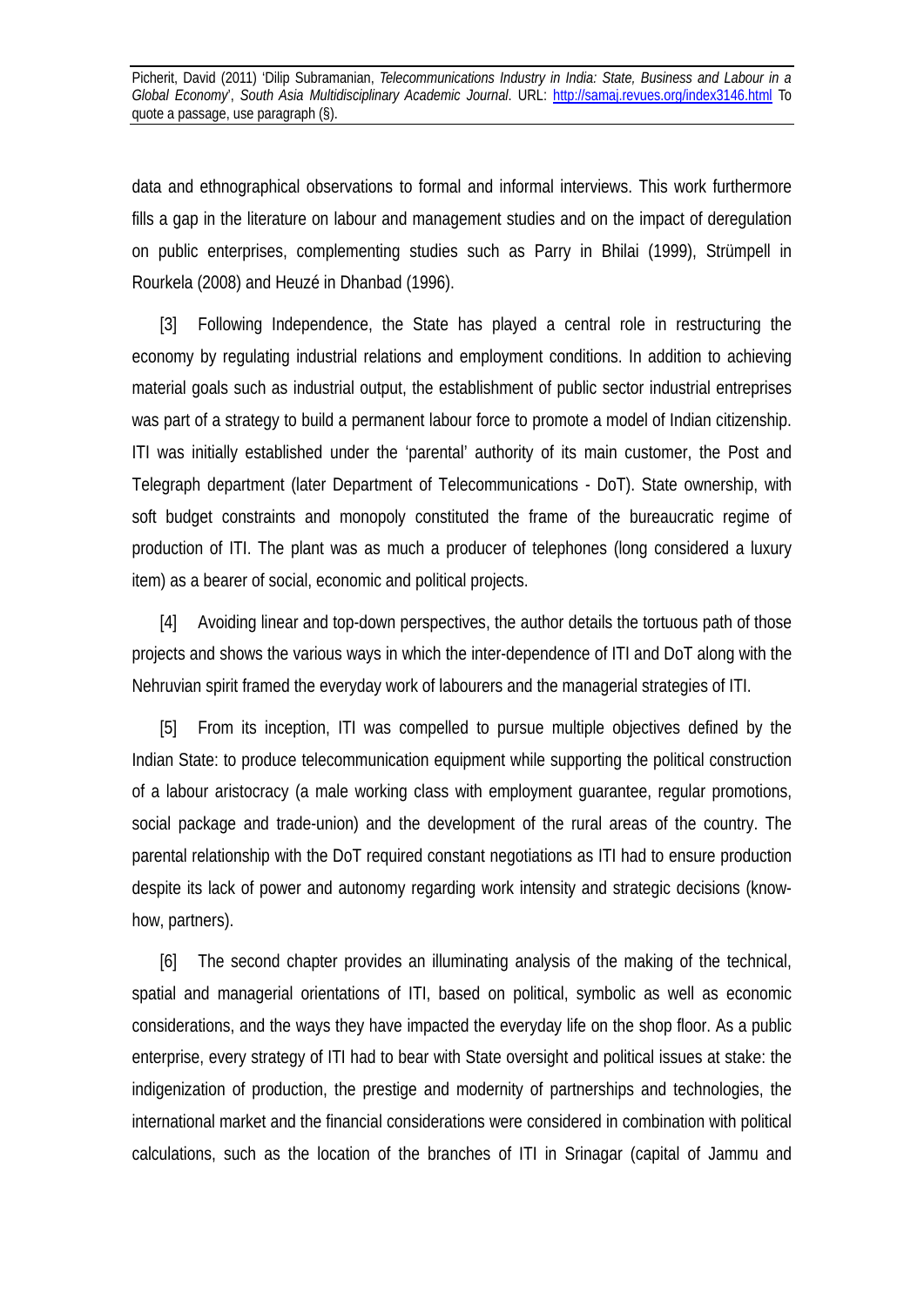Kashmir) or in the rural constituencies of leading politicians, like Indira Gandhi. Those locations constituted a burden in terms of communications, transport and finances for ITI, while the way decisions were made had a huge impact on workers and management's conceptions of their limited agency. Slow decision-making processes and State support to indigenous enterprises have constantly created hurdles for international partnerships providing know-how and components. Such partnerships could also be the result of bilateral deals with foreign States, such as the case of the French company Alcatel. ITI had no choice in the matter of technology, like for a Belgian partner whose crossbar technology was ill-adapted to the Indian context. The low number of phones implied a constant use of existing phones (compared to Belgium where phone usage rates were lower): the equipment failed soon after its implementation. However, the author demonstrates the deep consequences of this choice by showing how the establishment of a crossbar department with modern foreign technology operated by local Kannada workers engendered deep conflicts with the strowger department composed of Tamil workers, which were thus deprived of their leading status.

[7] The dependency on foreign technologies has been a leitmotif throughout the history of ITI, also due to the inefficiencies of Research and Development (R&D) (informally nicknamed 'Roaming and Disappearing' by workers, p.122). Despite budgets and prestige through international trips,'of the 185 research projects taken up from 1975-76 to 1989-1990, only 17 were completed, and of these, not a single one went into production' (p.118).

[8] DoT also depended on ITI production to manage the huge waiting lists for connections and had to deal with the company's poor records. The author describes how the development of the 'end year rush-work' phenomenon best represents ITI management's failures to enforce work, respect production delays and instil a feeling of productivity. This phenomenon was further accentuated by the paid overtime schemes, which provided an incentive for workers to wait for the rush period. This implied huge expenditures on overtime but also tensions between departments and workers for the share of overtime benefits (eliminated in the 1980s with the support of the unions eager to maintain unity between workers). However due to the soft budget constraints management was not overly concerned about financial issues: 40% of the bills of the ITI's strowger department between 1984 and 1986 were sent back due to clerical errors.

[9] The author's examination of the multiple (un)implemented plans to discipline labour and/or to limit costs constitutes a fascinating study of the social construction of possibilities and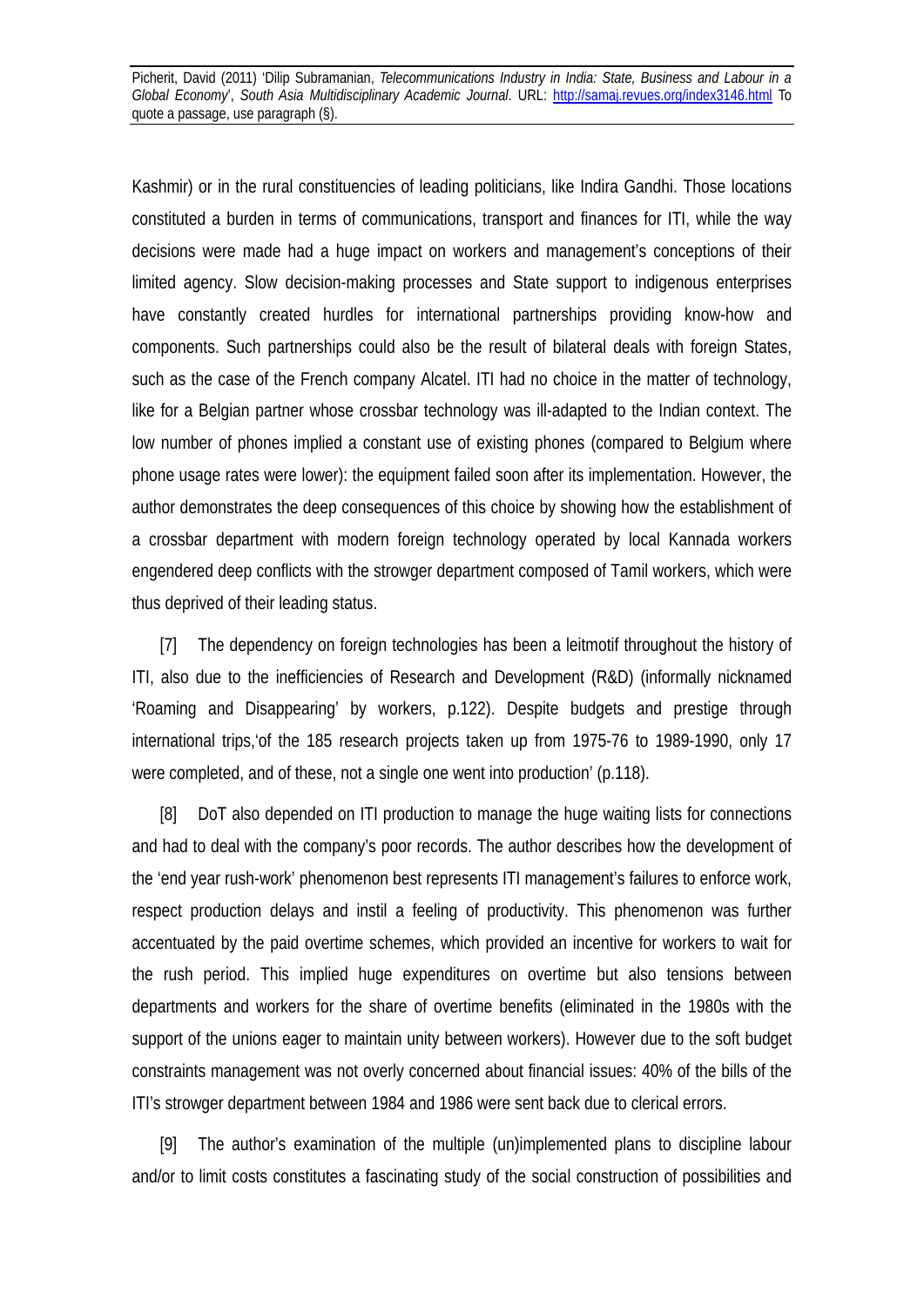choices of a company. The neglected quality requirement, in technical and in managerial fields, the decline of work ethics, the low utilization of machines, the absenteeism and indiscipline engendered a kind of ritual process: the management designed an incentive plan for workers, abuses and malpractices arose, the plan was abandoned and a new one followed. Each plan pointed in different directions and to various futures the company could have engaged in.

[10] However, in chapter 4, the author shows how the State took the path of deregulation and opened the doors to foreign companies, although ITI was in no way prepared for the end of monopoly. Indeed, the advent of competition had immediate, brutal and devastating effects for the company. ITI had to shift from a production agency to a business company, with a hybrid status (subjected to a bureaucratic regime as well as the market), and to deal with huge financial losses partly due to choices made by DoT: the failure to anticipate mobile devices being one of the most spectacular examples. If 'deregulation only succeeded in weakening ITI by transforming a once-profitable firm into a chronic loss maker, […] the bureaucracy chose to consistently disregard the fact that Indian firms […] were in no position to compete on equal terms with transnational corporations' (p.254). Both workers and the management shared the inertia engendered by the decline: 'This is a government factory. So you cannot take action against everybody; Nobody is properly responsible' (quoted from interview, p.384).This dispossession became more acute later under the headings: 'market forces' and 'globalization'.

[11] However this was not always the case. The last four chapters examine the multiple forms of mobilization of workers fostered by the shop floor, work and regional politics, from union to individual ones, from work-based to regional, linguistic and caste issues.

[12] The contemporary ethnography of the shop floor (2001 and 2003) in chapter 6 deals with the working process. By describing the ways workers individually handle multiple tasks and manage their own schedule (whatever the efficiency), the author does not only contest the assumption about the industrialization process and the loss of control (following Braverman's theory), he also stresses how workers have played with the management's hesitations to enforce work, time and hierarchy on the shop floor. The depiction of the subtle tensions, jokes and rumours between workers and departments points to the complex logics of ethic at work. The pride of idleness was only nuanced by the fear of losing one's reputation, represented by an official record by the management. The reluctance to work also had roots in the multiple jobs outside the factory. For example, Byrappa considers his industrial job as a rent where he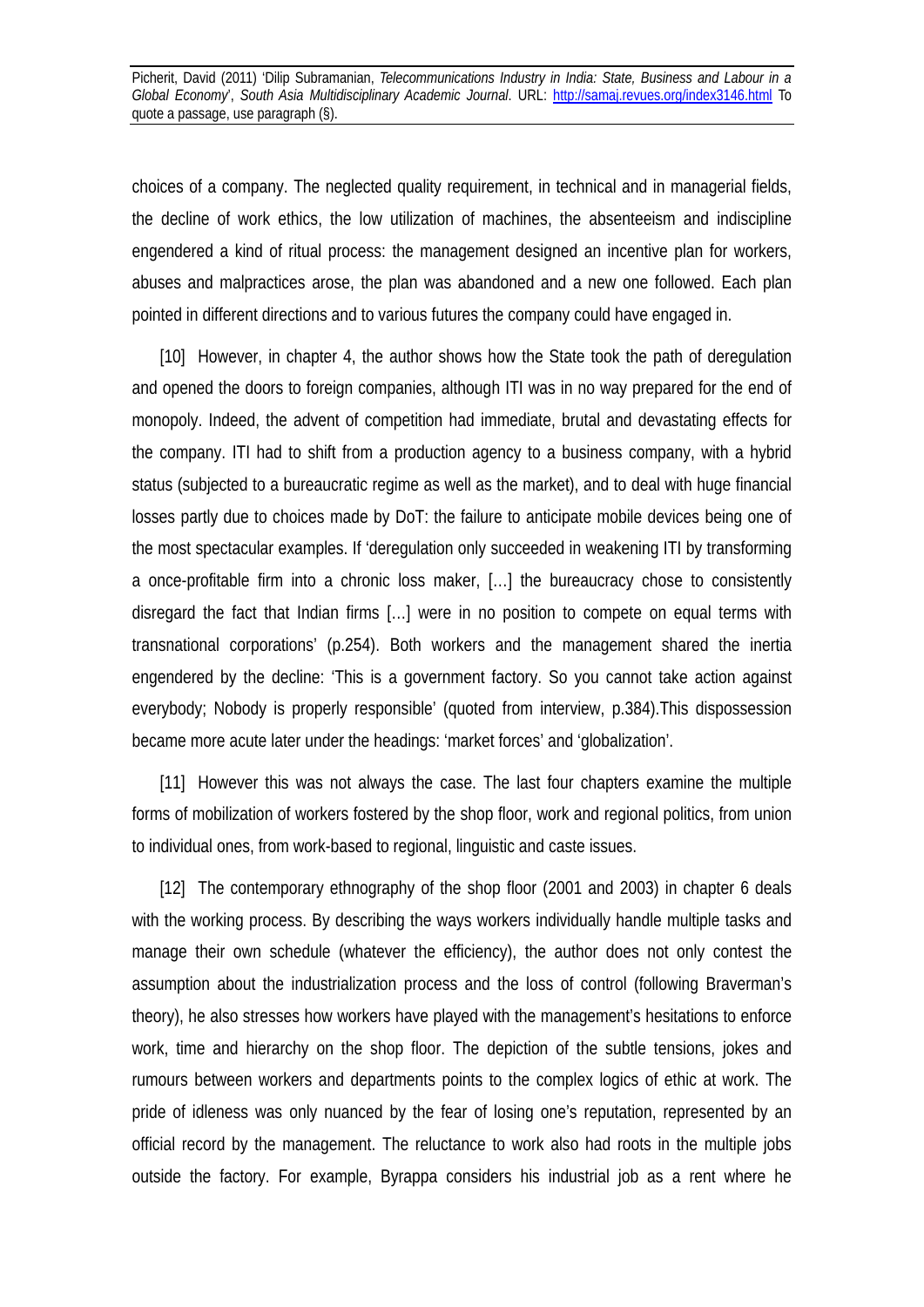discusses business matters and recruits clients for his money lending and banking agent activities. Even though it would have been interesting to know more about sociability outside the factory (e.g., neighbourhoods, hospital of ITI), the shop floor does clearly appear as a contested terrain, with its spatial and historical logics, where ethics, solidarities, commensality, friendships and tensions between workers are strongly negotiated, leading as much to collective contestations as to individual or departmental divisions based on work, caste and linguistic issues.

[13] Chapter 7 provides the largest quantitative and inter-generational study conducted in a public enterprise about linguistic, caste, education, experience, gender and generational profiles of workers. The successful articulation made by the author between quantitative and qualitative data also sheds light on the forms of protests discussed in the following chapters. One of the most remarkable aspects of the union in ITI is its independence from political parties. As a result of efforts to prevent multiple unions from emerging (like a credit society tied to union membership, the loss of financial benefits to workers if they leave the union) and the refusal to recruit professional leaders the workers were given in effect the keys of the union. Despite all divisions, two features observed in other public enterprises have been avoided: the recruitment of casual workers and the development of patron-client relations for ensuring (re)election (pp.470-471). If not at the beck and call of the workers, leaders were subjected to workers' claims (outside the factory for health, administration or neighbourhood) to win elections.

[14] So-called Nehruvian ideology has been important in shaping relationships between management and the union as a model of collaboration: the activities and the elections of the union were facilitated by the management's desire to rely upon leaders able to control and discipline the labour force, and to nuance the multiple rank and files protests with socially acceptable claims (facilitated by the numerous advantages given to union representatives). Dilip Subramanian offers compelling perspectives on 'how and why at times they came all together at all' (Chandavarkar, 1994), firstly by analyzing the articulation between the union and the wide range of individual forms of protests and causes of engagement of workers and secondly, by stressing the constant state of flux between unity and division, which should not be confused with the ability to mobilize. In the main period of strife in the 1970s, workers engaged, without or against the union, in various individual, departmental and short-term struggles about wages, promotion, occupational mobility, work and authority, as well as about linguistic and regional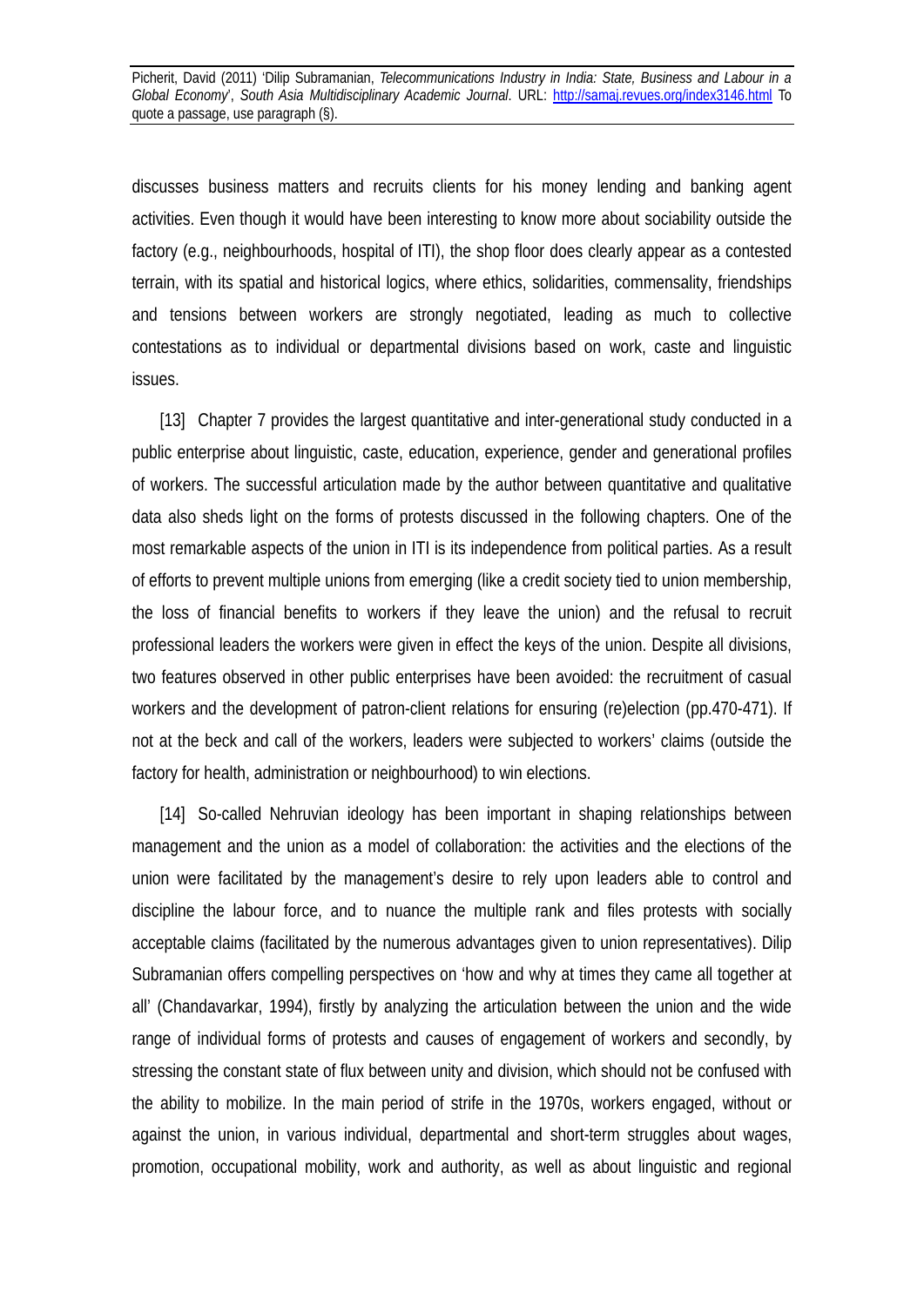issues. The union leaders had little option but to follow workers and deal sensitively with all conflicts between workers. Those struggles that were pursued without the union may have created independent spaces of contestation. However this does not mean workers were anarchists: it also represented a call for more regulation and administration, a frame within which workers had considerable skills for negotiating benefits.

[15] In the late 1960s, the development of movements for (regional) Kannada pride in regional politics strongly affected the everyday life of the factory, from the union, the protests and the working process to the management. The author traces the historical construction of the Karnataka State and of the stereotypes attached to Tamilians and Kannadigas and examines how the struggle for employment of 'sons of the soil' in the public sector or for the power of Kannada-speaking workers over Tamil-speaking workers spread across the factory: programmes launched by the management for the workers were turned into ethnic struggles for material and symbolic benefits. The 'sons of the soil' progressively took power over the Tamilians to lead the shop floor and the union through struggles fostered by regional politics.

[16] Those complex logics of class and linguistic identities were also fueled by caste divisions, notably between the lowest, or scheduled castes (SC), and upper castes. If the recruitment of SCs was a clear achievement of the formal public sector, the author rightly points to the fact that their incorporation into the labour aristocracy was on the basis of the reproduction of social hierarchies. SCs were employed in the lowest positions (helpers). Helpers could only use their crucial position in the working process to limit domination (chapter 6). This argument contrasts with the research of Parry (1999) and Strümpell (2008) who assert the denial of caste in public enterprises:

> Just like in Bhilai, most of the credit for the eradication of caste discriminations among workers in Chatamput has to be given to a public sector culture that remains inspired by a Nehruvian spirit, which enables them to take pride in an identity that eclipses their caste affiliation (Strümpell, 2008: 378).<sup>1</sup>

<u>.</u>

<sup>1</sup> Parry (2009) and Strümpell (2011) describe how this enhanced social and economic citizenship has been confined to the workers of the plants without extending to other sections of the workforce outside the factory. Furthermore, even when caste is overlooked, this is not the case for ethnic divisions (Parry, J.P. and Strümpell, C., 2008).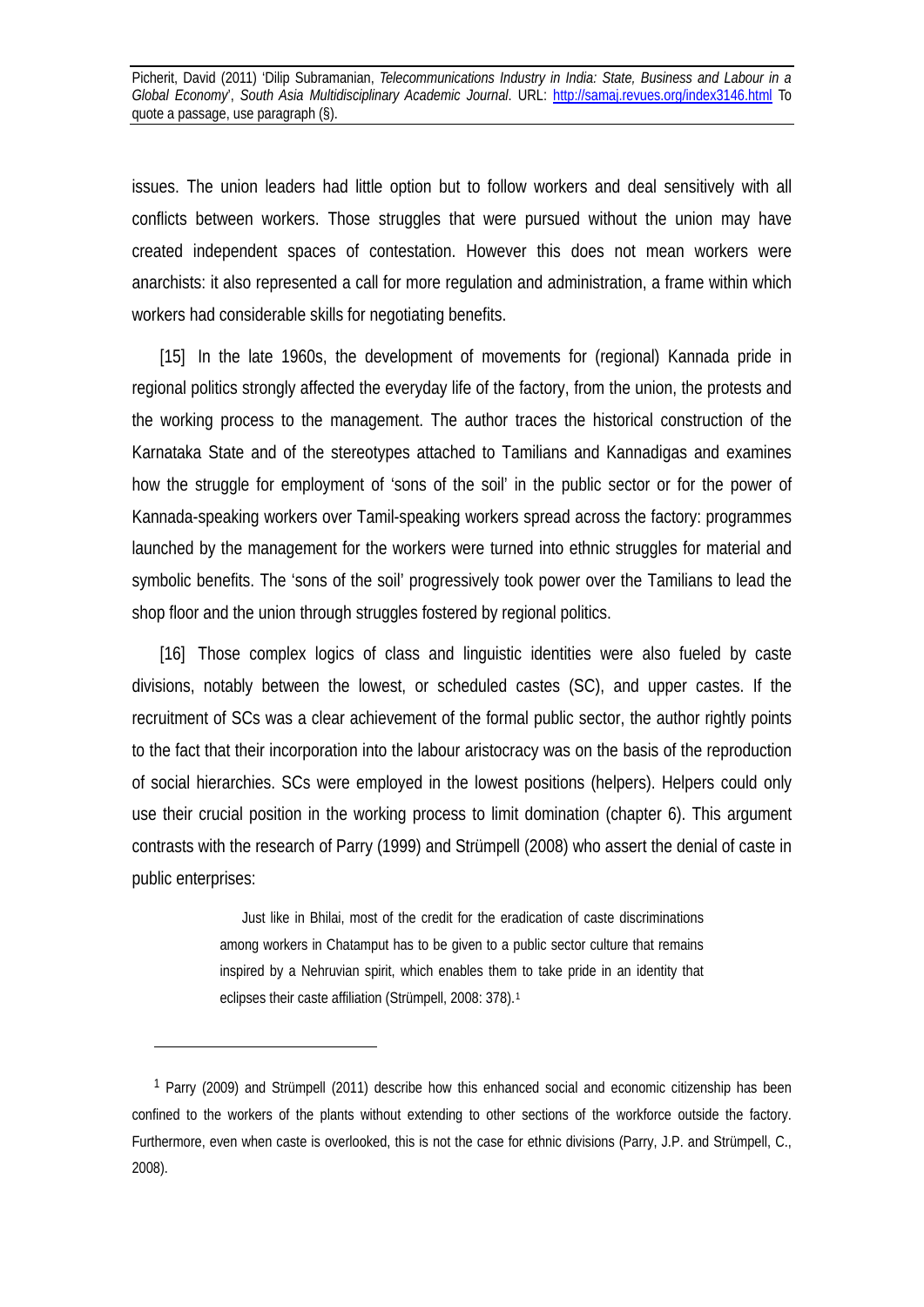[17] This public sector culture was also shared by unions, and the failure of the teleological Nehruvian model in the ITI case might also lie in the union's independence, more open to various influences.

[18] Such social divisions were reinforced at the time of deregulation and the decline of ITI. The first calls for the privatization of ITI at the end of the 1990s, the huge financial troubles of the company and the transformations of Indian society have engendered various economic and social programmes. The author demonstrates how the issues related to the rights of SCs, the compensatory programs or the voluntary retirement schemes to reduce labour force have turned into elements sparking divisions between workers and departments in ITI. That any mobilization could have hampered this political process of privatization seems doubtful. ITI did not recruit casual workers, but in 2007 the production had almost stopped. The remaining 2151 employees (4545 in 2003) were forced to idleness, while the historical leader of the union withdrew from elections. The last note of the book confirms the development path taken by the State ten years before: the privatization of ITI in 2009. Whoever the buyers, this might signal the end of the main achievements of the Nehruvian model in ITI: employment security and the workers' right to plan a future.

[19] To conclude, this research is a rare and fascinating historical and contemporary study of the multi-dimensional complexities of a State-run enterprise facing the global economy, based on excellent and detailed insights of the micro pluralities of workers' and management's imaginations, experiences and innovations shaped by local and national political forces.

#### **References**

Chandavarkar, Raj (1994) The Origins of Industrial Capitalism in India: Business Strategies and the Working Classes in Bombay, 1900-1940, Cambridge: Cambridge University Press.

Heuzé, Gérard (1996) Workers of Another World: Miners, the Countryside and Coalfields in Dhanbad, Delhi: *Oxford University Press*.

Mollona, Massimilano (2009) 'General Introduction', in Massimilano Mollona, Jonathan Parry & Geert De Neve (eds.), Industrial Work and Life, and Anthropological Reader, London: Berg, LSE, pp. xi-xxviii.